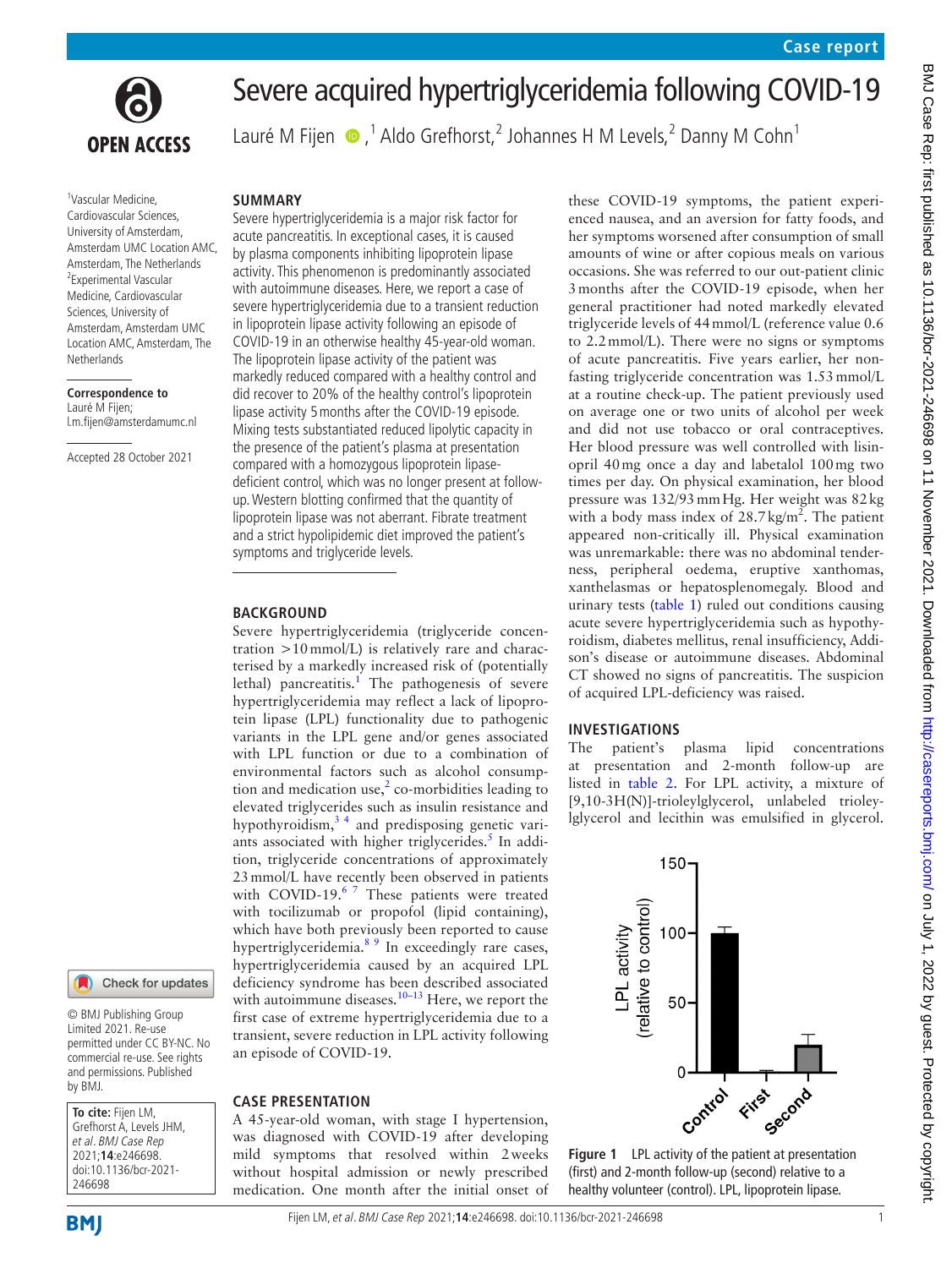<span id="page-1-0"></span>

| <b>Table 1</b> Main blood and urinary tests at presentation |       |               |
|-------------------------------------------------------------|-------|---------------|
| Test                                                        | Value | Normal range  |
| ESR (mm/U)                                                  | 25    | $0 - 20$      |
| Creatinine (µmol/L)                                         | 87    | $65 - 95$     |
| EGFR CKD-EPI (mL/min/1.73 m <sup>2</sup> )                  | 69    | >60           |
| Glucose (mmol/L)                                            | 5.5   | $3.5 - 6.0$   |
| Lipase (U/L)                                                | 33    | $0 - 60$      |
| TSH (mU/L)                                                  | 2.94  | $0.27 - 4.20$ |
| Cortisol (nmol/L)                                           | 322   | 250-650       |
| $CRP$ (mg/L)                                                | 1     | $0 - 5$       |
| hCG in urine (E/L)                                          | $<$ 2 | $<$ 2         |

CKD-EPI, chronic kidney disease epidemiology collaboration; CRP, C reactive protein;

EGFR, estimated glomerular filtration rate; ESR, erythrocyte sedimentation rate; hCG,

human chorionic gonadotropin; TSH, thyroid stimulating hormone.;

Non-fasting plasma samples of the patient were incubated with this mixture, BSA-heparin buffer (18% BSA, 0.31mg/mL heparin and 120mg NaCl in 0.3 M Tris buffer, pH 8.5) and human serum at 37°C in a shaking waterbath for 60min. The reaction was stopped by adding a mixture of chloroform–methanol–heptane (33:40:27) and a buffer containing 0.1 M K2CO3 and 0.1 M H3BO3, pH 10.5. The samples were centrifuged at 3000g for 5min after which the radioactivity in the upper layer was determined. To correct for hepatic lipase activity, the same procedure was performed but with plasma samples incubated in 2 M NaCl. The resultant LPL activity assay ([figure](#page-0-0) 1) showed decreased LPL activity in the patient's plasma compared with plasma of a healthy volunteer.

For LPL mixing tests, non-fasting plasma of the patient and plasma from a control with a homozygous LPL deficiency were mixed in equal proportions with post-heparin plasma of a healthy volunteer and incubated at 37°C in a waterbath. Small samples were collected at various time-points for triglyceride (Sopachem) and free glycerol (Sopachem) measurements using a SELECTRA auto-analyser (Sopachem). The free glycerol levels were subtracted from the total triglyceride levels in order to retrieve the net triglyceride concentration. [Figure](#page-1-2) 2 illustrates the absolute triglyceride concentration on addition of 50% of the patient's plasma to plasma from a healthy volunteer. As a control, the triglyceride concentration of the donor plasma (0% patient's plasma) is shown. Triglyceride lipolysis is inhibited at baseline ([figure](#page-1-2) 2A), but not inhibited at 2-month follow-up ([figure](#page-1-2) 2B). As an extra control, the LPL mixing test was repeated in a patient with congenital LPL deficiency (ie, without an LPL inhibitor). Mixing this patient's plasma with the same healthy donor's plasma resulted in normal triglyceride lipolysis [\(figure](#page-1-2) 2C). These LPL mixing tests substantiated that the patient's plasma at presentation contained an LPL-inhibiting

#### <span id="page-1-1"></span>**Table 2** Plasma lipid concentrations at presentation and follow-up **Test Presentation Two-week follow-up One-month follow-up Five-month follow-up Normal range** Total cholesterol (mmol/L) 15.1 5.0 4.4 4.2 <5.0 HDL cholesterol  $(mmol/l)$ 0.8 1.6 1.8 1.7 >1.0 Non-HDL cholesterol (mmol/L) 14.3 3.4 2.7 2.5 <3.8 LDL cholesterol (mmol/L) 1.5 1.3 1.3 1.8 <3.0 **Triglycerides** (mmol/L) 44.0 4.7 3.1 1.4 <2.0

HDL, high density lipoprotein; LDL, low density lipoprotein;

component that impairs the lipolysis activity in the healthy volunteer's plasma.

LPL immunoblotting was performed with a post-heparin plasma sample diluted in reducing sample buffer and denatured at 90°C for 10min. The sample was electrophoresed on a 4%–12% Bis-Tris gel (Invitrogen) and blotted onto a polyvinylidene difluoride membrane (Bio-Rad). Membranes were blocked in 5% skim milk powder (Sigma-Aldrich) in tris-buffered saline (TBS) with 0.1% Tween-20 for 1hour at RT and incubated overnight at 4°C with an LPL antibody (5D2; 1:5000) in TBS containing 0.1% Tween-20% and 5% skim milk powder. Next, the membranes were washed and incubated for 1hour at RT with a horseradish peroxidase-conjugated polyclonal rabbit antigoat antibody (Dako; 1:3000) in TBS containing 0.1% Tween-20% and 5% milk powder. Quantification was performed with the ChemiDoc MP system (Bio-Rad) and SuperSignal West Femto Maximum Sensitivity Substrate (Thermo Scientific). The Western blot [\(figure](#page-2-0) 3) showed that the quantity of LPL in the patient's plasma was not aberrant and is thus not causing the reduced LPL activity.

## **TREATMENT**

The patient was counselled by a dietician to follow a very-low-fat diet (≤15g/day), combined with fibrate treatment (ciprofibrate, 100mg/day).

#### **OUTCOME AND FOLLOW-UP**

After 2weeks, triglyceride levels were 4.7mmol/L and nausea improved significantly. One month after the initial diagnosis, the strict low-fat diet was loosened. The gastrointestinal symptoms did not recur and non-fasting triglycerides were 3.1mmol/L.



<span id="page-1-2"></span>**Figure 2** Free glycerol-corrected triglycerides during in vitro plasma mix incubation of plasma from a healthy control and 0% and 50% plasma from our case (A) at presentation and (B) at 2-month follow-up compared with (C) plasma from a healthy control mixed with 0% and 50% plasma from a patient with congenital homozygous LPL deficiency. LPL, lipoprotein lipase.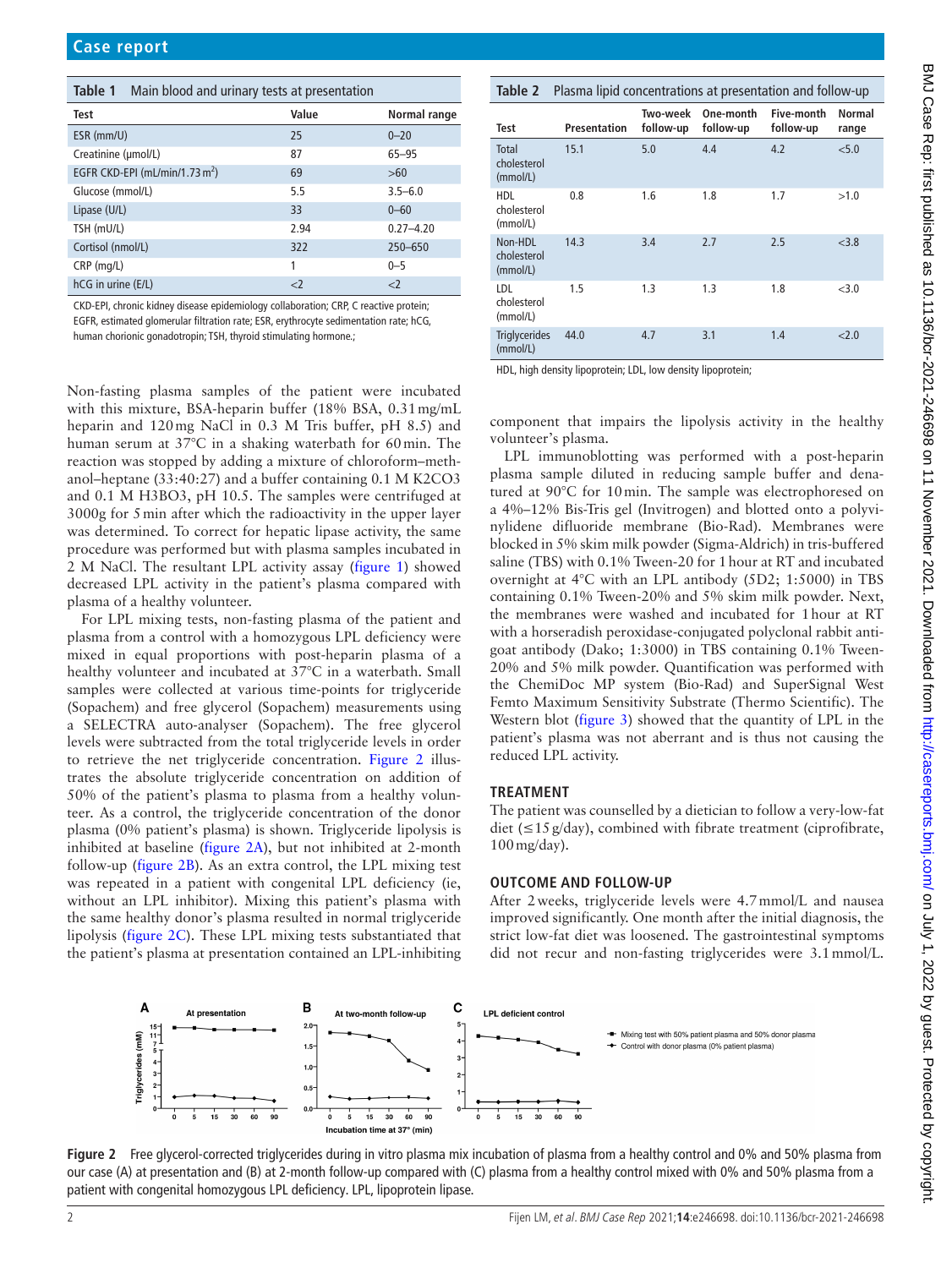

<span id="page-2-0"></span>**Figure 3** Western blot of lipoprotein lipase quantity of the patient at presentation (first) and 2-month follow-up (second), compared with a healthy volunteer. FL, full-length; N-ter, N-terminal.

Plasma mix studies revealed normalised lipolysis at 2-month follow-up ([figure](#page-1-2) 2), indicating marked lowering of the LPLinhibiting capacity of patient's plasma. The LPL activity assay ([figure](#page-0-0) 1) confirmed an improved LPL activity, although that is still only 20% of the healthy volunteer's plasma LPL activity.

## **DISCUSSION**

To our knowledge, this is the first case of severe hypertriglyceridemia following a recent COVID-19 episode. A striking feature of this case were the mild COVID-19 symptoms, which were managed in an outpatient setting. LPL activity assays, LPL mixing studies and LPL western blotting were essential for elucidating the rare cause of the hypertriglyceridemia. Treatment with fibrates and a very-low-fat diet proved to be effective in reducing both the patient's symptoms and triglyceride levels.

Hypertriglyceridemia has previously been reported in patients with COVID-19 but was caused by different factors such as concomitant culprit medication or acute liver failure.<sup>6 7</sup> COVID-19 has been shown to be accompanied by excessive production of proinflammatory cytokines.<sup>[14](#page-3-7)</sup> Previous studies have demonstrated the transient presence of lupus anticoagulant in patients with COVID-19 infection, $15$  which may be associated to the hypercoagulable state seen in COVID-19 infected patients.<sup>16</sup> Analogous, we show a case of acquired LPL inhibition presumably due to excess production of autoantibodies from which the patient recovered 1month after presentation at our outpatient clinic.

Knowledge of the described rare complication of COVID-19 is crucial for treating physicians in order to recognise the symptoms of acquired LPL deficiency preferably before the patient experiences pancreatitis due to the severe hypertriglyceridemia. The incidence of pancreatitis in patients with LPL deficiency is increased  $360$ -fold,<sup>17</sup> with poor prognosis once pancreatitis is present.<sup>18</sup> If a patient develops severe hypertriglyceridemia following COVID-19, the diagnosis of acquired LPL deficiency should be considered. Mix assays using post-heparin plasma of patients and healthy volunteers are readily available and can be used to identify the presence of an LPL-inhibiting component in the patient's plasma. Vice versa, in patients with acquired severe hypertriglyceridemia, anti-LPL components should be considered when other causes of genetic and secondary hypertriglyceridemia have been excluded, particularly if the patient recently had COVID-19.

In our case, conservative treatment using fibrate and extreme dietary fat restriction led to an uncomplicated recovery after a few weeks. In case of severe complications such as pancreatitis, plasmapheresis may be considered, $19$  potentially in combination with B-cell reducing interventions[.10–13](#page-3-6)

## **Patient's perspective**

I was presumably infected with COVID-19 by a colleague. The diagnosis was made 5 days later. I had a mild disease course with just flu-like symptoms and a maximum temperature of 38.3°C. About a week later I recovered.

After another few weeks, nausea and excessive saliva production appeared, which was remarkably viscous: almost custard! Also an increasing aversion to fatty foods (especially meat products) with nocturnal vomiting arose, which almost always started between 3 and 5 AM. After I ate a lavish meal on my daughter's birthday, the nausea was so strong that I decided to go to the doctor. A blood test was arranged. Because I had such an aversion to fatty food, I also asked the doctor for a lipid profile. This was determined and the most striking result was triglyceride levels of 44mmol/L. I was referred to the university hospital where an acquired LPL deficiency was detected with the use of an LPL mixing test. An abdominal CT scan showed that there was no pancreatitis (yet). My complaints decreased quickly after starting a fat-free/very low-fat diet and a ciprofibrate. The triglyceride values also decreased slowly to an acceptable level. After 4months all complaints had disappeared and the blood results had also normalised after another month.

## **Learning points**

- ► Severe hypertriglyceridemia due to a transient inhibitor of lipoprotein lipase activity can occur following an episode of COVID-19.
- $\blacktriangleright$  Lipoprotein lipase mixing tests are helpful in the diagnostic process of severe hypertriglyceridemia to distinguish between absolute lipoprotein lipase deficiency or an inhibitor of lipoprotein lipase activity.
- ► Fibrate treatment and extreme dietary fat restriction can quickly improve both clinical symptoms and triglyceride levels.

## **Twitter** Lauré M Fijen [@LaureFijen](https://twitter.com/LaureFijen)

**Acknowledgements** We thank Hans Jansen for his contribution to the laboratory analyses, Linda Landman-Booter and Shirin Ibrahim for the collection of plasma samples, and Erik Stroes and Nordin Hanssen for proofreading.

**Contributors** LMF, AG, JHML and DMC contributed to the planning, conduct and reporting of the work described in the article. DMC identified the case and had the idea for the article. LMF, AG and JHML collected and analysed the data presented. LMF, AG, JHML and DMC interpreted the test results. LMF wrote the first version of the article, and LMF, AG, JHML and DMC revised the article and gave their final approval of the version to be published. LMF is the guarantor.

**Funding** The authors have not declared a specific grant for this research from any funding agency in the public, commercial or not-for-profit sectors.

**Competing interests** None declared.

Patient consent for publication Consent obtained directly from patient(s)

**Provenance and peer review** Not commissioned; externally peer reviewed.

**Open access** This is an open access article distributed in accordance with the Creative Commons Attribution Non Commercial (CC BY-NC 4.0) license, which permits others to distribute, remix, adapt, build upon this work non-commercially, and license their derivative works on different terms, provided the original work is properly cited and the use is non-commercial. See:<http://creativecommons.org/licenses/by-nc/4.0/>.